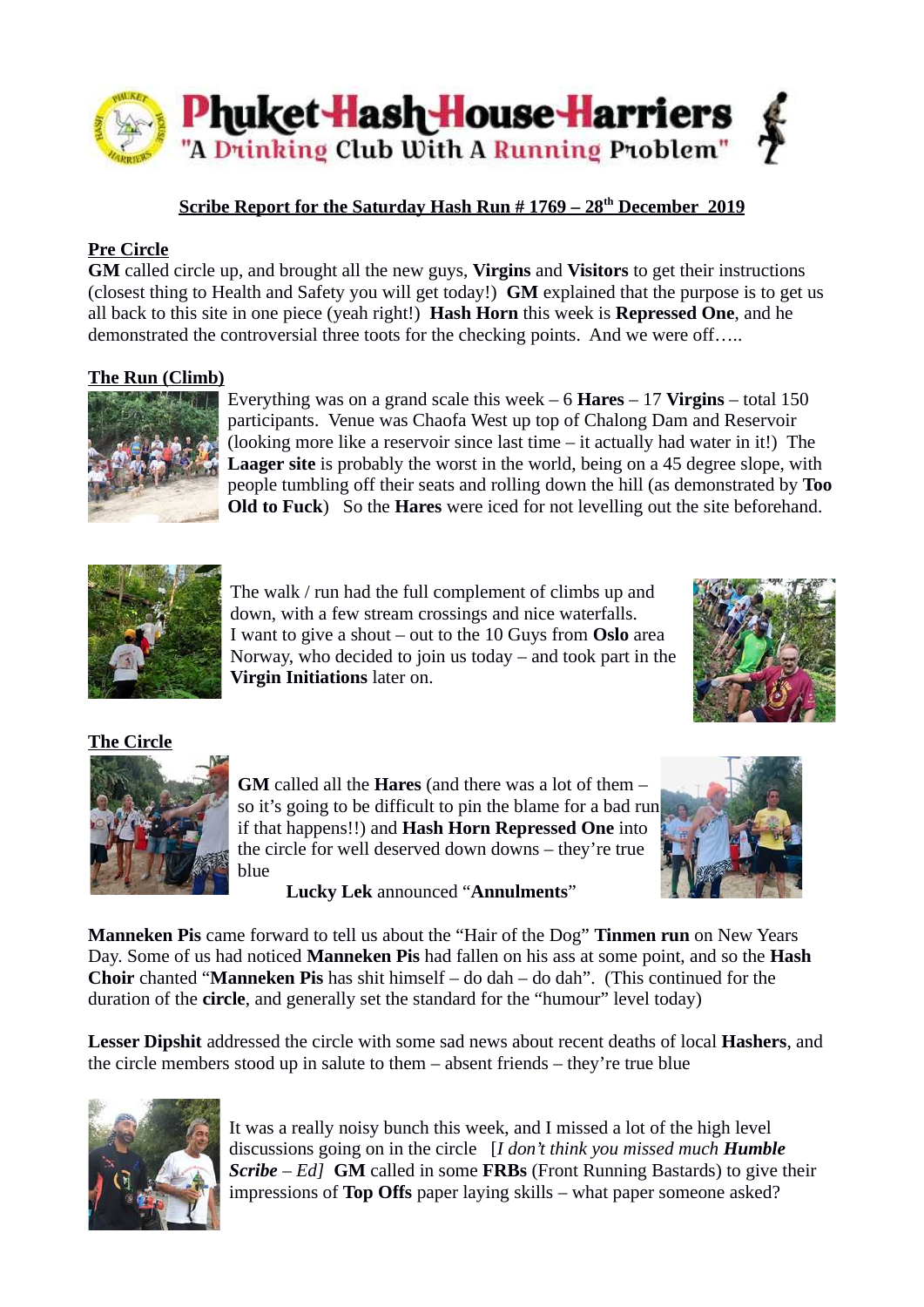**Impedimenta** Maestro **Justin Beaver** held up a key which had been found – no one claimed it, but **Go Go Trump** probably wishes she had been paying more attention, as this was in fact her house key – as she found out later that night.



**Sick Fucker** entered the circle to entertain us with some community singing. "Are we gonna have a good time?" (Monday is a wanking day, Tuesday is two fingers day, Wednesday is a rude day, Thursday is a drinking day, Friday is a Fucking Day, Saturday is Hashing Day, Sunday is a day of rest ) Chorus: "Doodle di do di do --You bet your arse we are!"



**Not Cleave**r called in **Manneken Pis** and **Who the Fuck is Alice** to give them a good slagging off.



**Bullet Rash** called in **Clitmas Pussy**, and told the hash that, this time of year, everyone greets him with "Merry Clitmas" so he wanted to show the world what a **Clitmas** looked like (I think – don't write in about that!)

**JC** came in to tell us (at length ) about an insurance company having paid a claim for a **Hash** accident and he handed the money over to **Dick Gobbler**. About 20 of **Dick Gobbler**'s creditors immediately jumped on him, ripping his clothes off, and laying claim to their share of the money!!



**Lesser Dipshit** accused **Not Cleaver** of illegally wearing a T-shirt bearing the name of "**Testicle Tom**". **Not Cleaver** explained he was left the T shirt in his will, and was proud to wear it in his memory on occasion  $[that's a bit morbid - Ed]$ 

**The Blue Harlo**t told us this true story. A guy goes out Christmas Eve to a florist to buy flowers. Are you after anything in particular asked the florist? Guy says hopefully "a Fuck would be good"



Male and Female teams were recruited for **La Lasagne**'s **Steward Game Spot**, involving golf balls and chopsticks. (Don't ask – but you can't fault the enthusiasm!)



The girls won (of course!! –that happens a lot here)

**Manneken Pis** told the circle he had some inside information on the **run** this week. Apparently, **Who The Fuck Is Alice** planned this week's run to be at **Nai Harn**, but when he went to recce the site he found that the land owner had barricaded it up  $-$  so that is why we are here today.



There were 17 '**Wirgins**' this week (including our 10 **Norwegian** friends) and at least a dozen are lined up for the 'Wirgin' Initiation ceremony. They were all 'ice watered to the massed **Hash Choir** song "why were they born so beautiful" – welcome to the **Phuket Hash** guys.